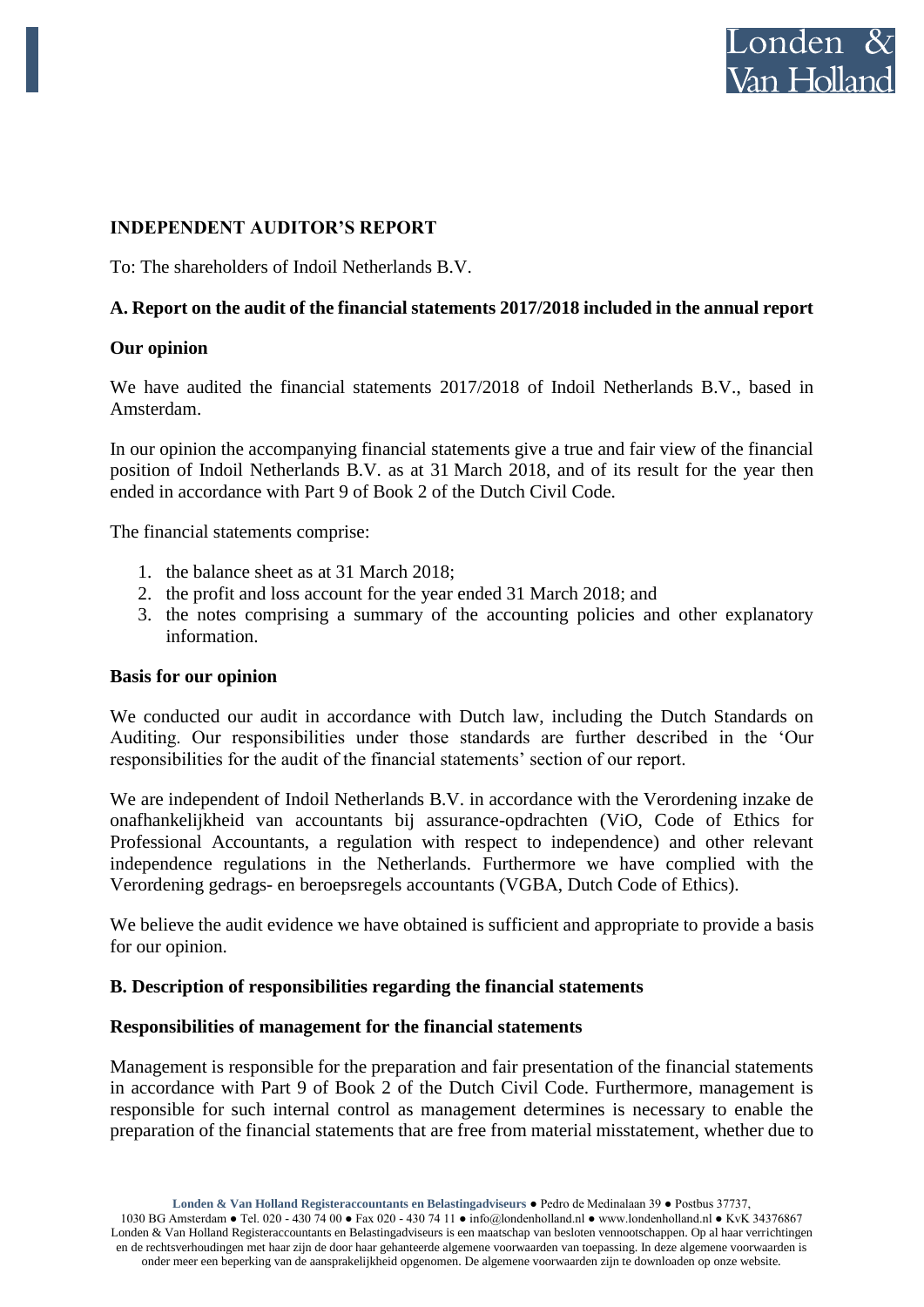fraud or error.

As part of the preparation of the financial statements, management is responsible for assessing the company's ability to continue as a going concern. Based on the financial reporting framework mentioned, management should prepare the financial statements using the going concern basis of accounting unless management either intends to liquidate the company or to cease operations, or has no realistic alternative but to do so.

Management should disclose events and circumstances that may cast significant doubt on the company's ability to continue as a going concern in the financial statements.

# **Our responsibilities for the audit of the financial statements**

Our objective is to plan and perform the audit assignment in a manner that allows us to obtain sufficient and appropriate audit evidence for our opinion.

Our audit has been performed with a high, but not absolute, level of assurance, which means we may not detect all material errors and fraud during our audit.

Misstatements can arise from fraud or error and are considered material if, individually or in the aggregate, they could reasonably be expected to influence the economic decisions of users taken on the basis of these financial statements. The materiality affects the nature, timing and extent of our audit procedures and the evaluation of the effect of identified misstatements on our opinion.

We have exercised professional judgement and have maintained professional scepticism throughout the audit, in accordance with Dutch Standards on Auditing, ethical requirements and independence requirements. Our audit included e.g.:

- Identifying and assessing the risks of material misstatement of the financial statements, whether due to fraud or error, designing and performing audit procedures responsive to those risks, and obtaining audit evidence that is sufficient and appropriate to provide a basis for our opinion. The risk of not detecting a material misstatement resulting from fraud is higher than for one resulting from error, as fraud may involve collusion, forgery, intentional omissions, misrepresentations, or the override of internal control;
- Obtaining an understanding of internal control relevant to the audit in order to design audit procedures that are appropriate in the circumstances, but not for the purpose of expressing an opinion on the effectiveness of the company's internal control;
- Evaluating the appropriateness of accounting policies used and the reasonableness of accounting estimates and related disclosures made by management;
- Concluding on the appropriateness of management's use of the going concern basis of accounting, and based on the audit evidence obtained, whether a material uncertainty exists related to events or conditions that may cast significant doubt on the company's ability to continue as a going concern. If we conclude that a material